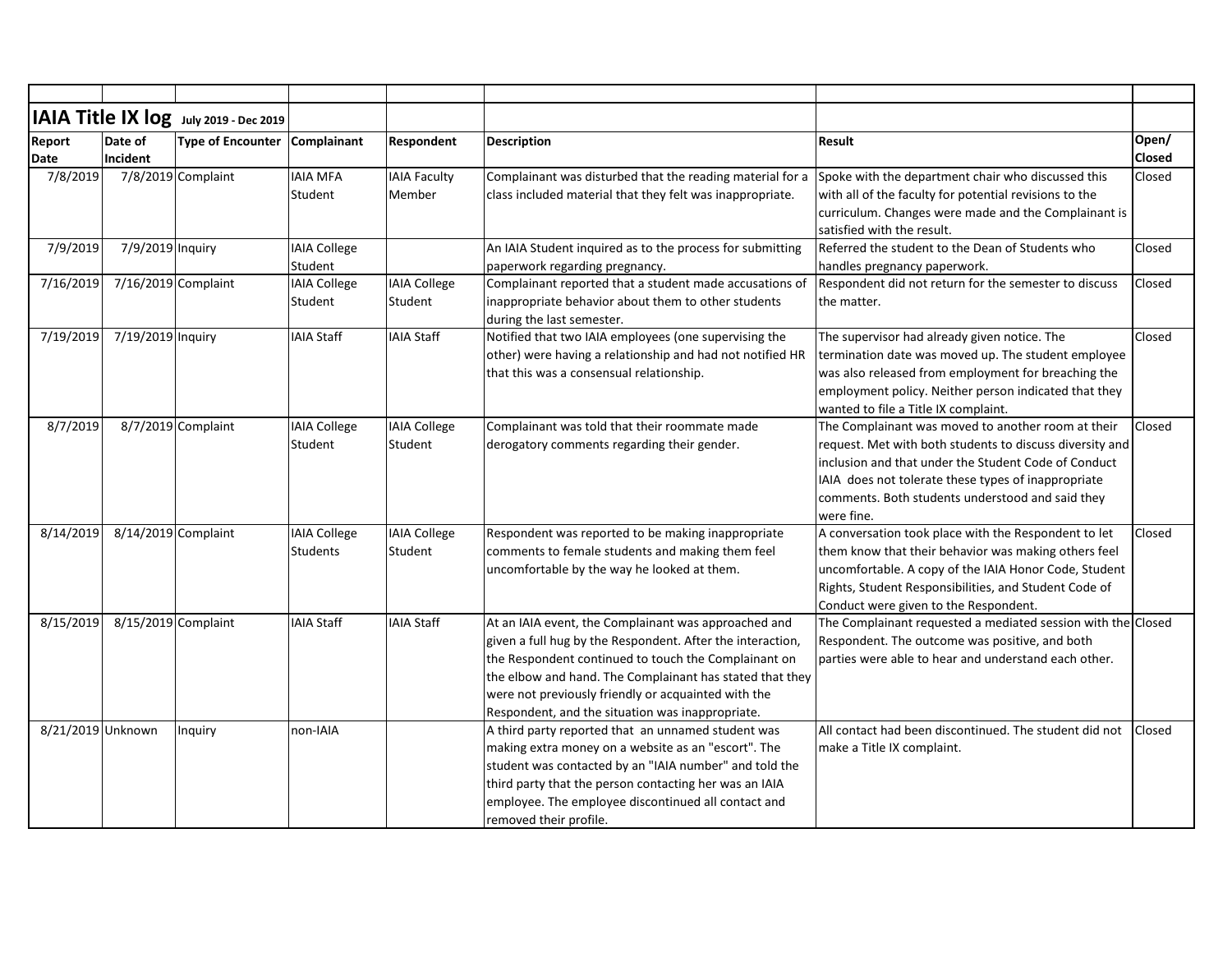| 8/22/2019 Various               |                     | Complaint            | <b>IAIA Staff</b>   | <b>IAIA College</b> | Third party was told that previously a student had taken                                  | No evidence was supplied, and there were no names of Closed |               |
|---------------------------------|---------------------|----------------------|---------------------|---------------------|-------------------------------------------------------------------------------------------|-------------------------------------------------------------|---------------|
|                                 |                     |                      |                     | Student             | nude photos of students and then used them to extort                                      | the students that this happened to.                         |               |
|                                 |                     |                      |                     |                     | additional nude photos. Was also told that the photos                                     |                                                             |               |
|                                 |                     |                      |                     |                     | were probably deleted.                                                                    |                                                             |               |
| 8/26/2019 Various               |                     | Complaint            | <b>IAIA College</b> | <b>IAIA College</b> | Complainant stated that they were the victim of previous                                  | Referred to the Investigators on 8/27/19. Complainant       | Closed        |
|                                 |                     |                      | Student             | Student             | dating violence.                                                                          | asked for the case to be closed.                            |               |
| 8/29/2019                       | 8/28/2019 Complaint |                      | <b>IAIA Staff</b>   | <b>IAIA College</b> | Complainant mentioned that the two Respondents made                                       | Complainant did not want to open a formal                   | Closed        |
|                                 |                     |                      |                     | <b>Students</b>     | inappropriate sexually based comments.                                                    | investigation. One of the Respondents later apologized      |               |
|                                 |                     |                      |                     |                     |                                                                                           | for the conversation that had occurred.                     |               |
| 8/30/2019 Various               |                     | Complaint            | <b>IAIA College</b> | <b>IAIA College</b> | Complainant felt uncomfortable with the attention from                                    | Spoke with the Respondent about the allegations and         | Closed        |
|                                 |                     |                      | Student             | Student             | the Respondent.                                                                           | they agreed to be moved to a new class.                     |               |
| 8/30/2019                       |                     | May-19 Complaint     | <b>IAIA College</b> | <b>IAIA College</b> | The Respondent made comments that made Complainant                                        | Complainant left the program early and informed Title       | Closed        |
|                                 |                     |                      | Student             | Student             | uncomfortable during a previous internship. Complainant                                   | IX in case the program was offered again.                   |               |
|                                 |                     |                      |                     |                     | reported the situation to the group leader.                                               |                                                             |               |
|                                 |                     |                      |                     |                     |                                                                                           |                                                             |               |
| 8/30/2019                       |                     | May-19 Complaint     | <b>IAIA College</b> | <b>IAIA College</b> | Complainant and Respondent were in a previous                                             | Mediation took place. Terms were established.               | Closed        |
|                                 |                     |                      | Student             | Student             | relationship and a mediation session was requested.                                       | Respondent agreed to abide by the terms set forth in        |               |
|                                 |                     |                      |                     |                     |                                                                                           | the mediation.                                              |               |
| 9/3/2019                        | 8/28/2019 Complaint |                      | <b>IAIA College</b> | <b>IAIA College</b> | Two students have a No Contact Order. Complainant                                         | Complainant was granted a restraining order from the        | Closed        |
|                                 |                     |                      | Student             | Student             | believes that Respondent has violated the No Contact                                      | State.                                                      |               |
|                                 |                     |                      |                     |                     | Order by being in the same class.                                                         |                                                             |               |
| 9/9/2019                        |                     | $9/6/2019$ Complaint | <b>IAIA College</b> | <b>IAIA College</b> | Complainant accused Respondent of being too physically                                    | Spoke with the Respondent regarding the incidents and       | <b>Closed</b> |
|                                 |                     |                      | Student             | Student             | close on several occasions. Made the Complainant feel                                     | asked that the Respondent respect personal space.           |               |
|                                 |                     |                      |                     |                     | uncomfortable.                                                                            | Complainant was informed and did not have further           |               |
|                                 |                     |                      |                     |                     |                                                                                           | issues.                                                     |               |
| 9/9/2019                        |                     | $9/6/2019$ Complaint | <b>IAIA College</b> | non-IAIA            | Complainant was a part of the photo shoot for the US                                      | Contacted the photographer and they wrote an apology Closed |               |
|                                 |                     |                      | Student             |                     | Census Bureau. The photographers made the Complainant which was forwarded to Complainant. |                                                             |               |
|                                 |                     |                      |                     |                     | feel disrespected and uncomfortable.                                                      |                                                             |               |
| 9/20/2019 Various               |                     | Complaint            | <b>IAIA College</b> | <b>IAIA College</b> | Mandatory Reporter related that a student was being                                       | No response from the Complainant.                           | Closed        |
|                                 |                     |                      | Student             | Student             | sexually harassed by another student. Sent an email to the                                |                                                             |               |
|                                 |                     |                      |                     |                     | student requesting to speak with them to both known                                       |                                                             |               |
|                                 |                     |                      |                     |                     | email addresses.                                                                          |                                                             |               |
| 10/15/2019 10/14/2019 Complaint |                     |                      | <b>IAIA College</b> | <b>IAIA College</b> | Complainant had asked Respondent to cease contact.                                        | Spoke with the Respondent regarding the incidents.          | Closed        |
|                                 |                     |                      | Student             | Student             | Respondent was not complying.                                                             | Asked the Respondent to respect personal space, and a       |               |
|                                 |                     |                      |                     |                     |                                                                                           | No Contact was put in place.                                |               |
| 10/16/2019 10/16/2019 Complaint |                     |                      | <b>IAIA College</b> | <b>IAIA College</b> | Mandatory Reporter related instance of potential Intimate                                 | Requested to meet with the potential Complainant            | Closed        |
|                                 |                     |                      | Student             | Student             | Partner Violence between two students.                                                    | twice through email and stopped by the dorm room            |               |
|                                 |                     |                      |                     |                     |                                                                                           | once, but no response.                                      |               |
| 10/15/2019 Various              |                     | Complaint            | <b>IAIA College</b> | <b>IAIA College</b> | Complainant related instances of Domestic Violence.                                       | Complainant decided not to move forward with the            | Closed        |
|                                 |                     |                      | Student             | Student             |                                                                                           | case.                                                       |               |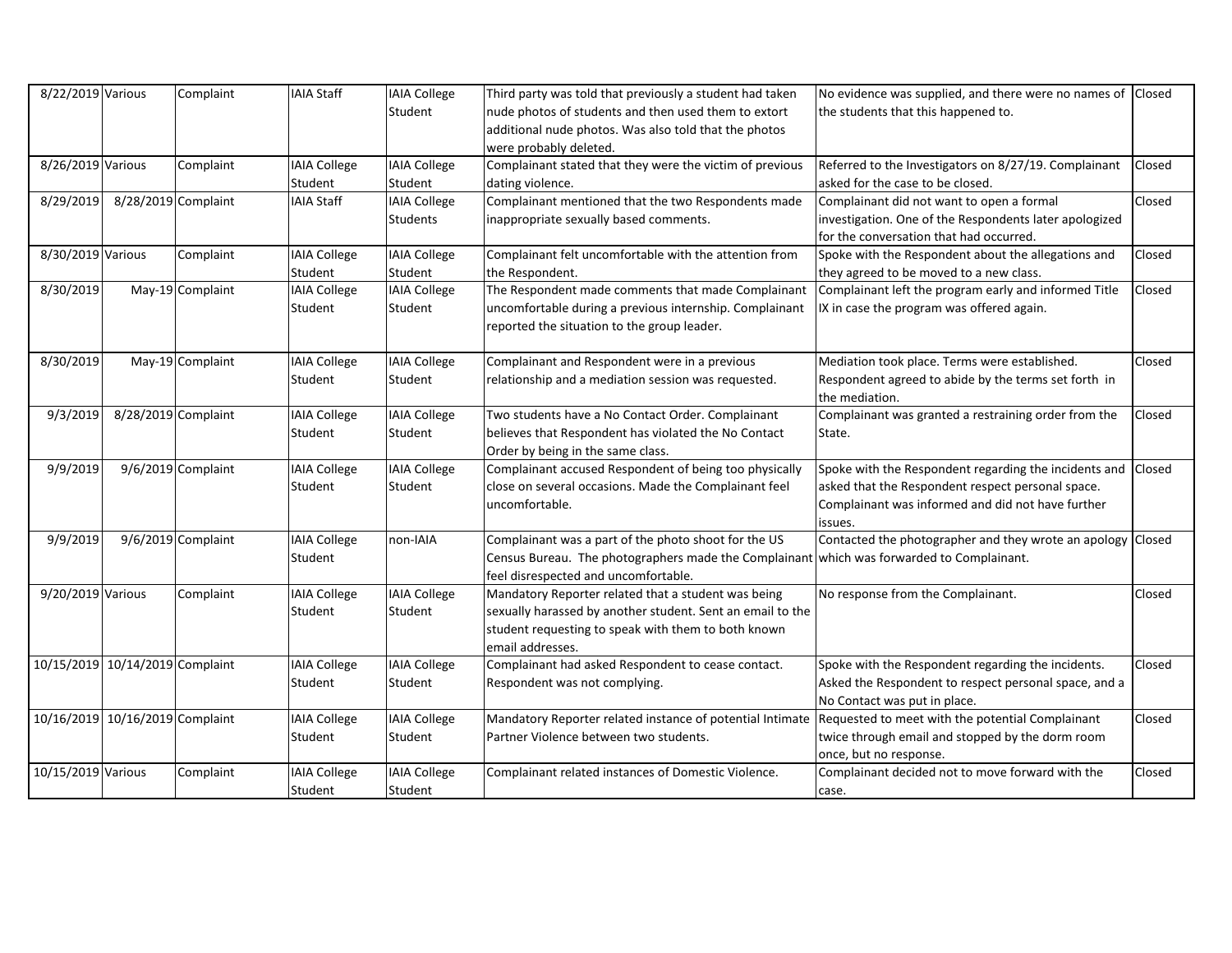| 10/25/2019 Various |                                 | Complaint | <b>IAIA College</b> | <b>IAIA College</b> | Two Complainants reported that the Respondent has                                                            | Informed the Respondent that their actions were              | Closed |
|--------------------|---------------------------------|-----------|---------------------|---------------------|--------------------------------------------------------------------------------------------------------------|--------------------------------------------------------------|--------|
|                    |                                 |           | <b>Students</b>     | Student             | been harassing them.                                                                                         | considered Sexual Harassment and gave them the IAIA          |        |
|                    |                                 |           |                     |                     |                                                                                                              | Student Code of Conduct. Reminded them to not                |        |
|                    |                                 |           |                     |                     |                                                                                                              | interact with the Complainants via email, text, social       |        |
|                    |                                 |           |                     |                     |                                                                                                              | media, etc. Respondent agreed that that would not            |        |
|                    |                                 |           |                     |                     |                                                                                                              | happen.                                                      |        |
|                    | 10/31/2019 10/30/2019 Complaint |           | <b>IAIA College</b> | <b>IAIA College</b> | Respondent sent unwelcome texts to the Complainant.                                                          | Contacted the Respondent and asked that they not             | Closed |
|                    |                                 |           | Student             | Student             |                                                                                                              | contact the Complainant again. No new interactions           |        |
|                    |                                 |           |                     |                     |                                                                                                              | have been reported by the Respondent.                        |        |
| 10/31/2019 Unknown |                                 | Complaint | <b>IAIA College</b> | non-IAIA            | Mandatory Reporter related instance of potential sexual                                                      | Potential Complainant did not show up to a scheduled         | Closed |
|                    |                                 |           | Student             |                     | assault between a student and non-student                                                                    | meeting to discuss the incident.                             |        |
|                    | 11/5/2019 10/31/2019 Complaint  |           | <b>IAIA College</b> | <b>IAIA College</b> | Third party reported they witnessed potential sexual                                                         | No Complainant has come forward. Witnesses for the           | Closed |
|                    |                                 |           | Student             | Student             | harassment by the Respondent at an off-campus party not                                                      | Respondent state that the allegations did not occur.         |        |
|                    |                                 |           |                     |                     | affiliated with IAIA.                                                                                        |                                                              |        |
| 11/6/2019          | $11/6/2019$ Complaint           |           | <b>IAIA College</b> | <b>IAIA Faculty</b> | Complainant stated that she heard that the Respondent                                                        | Emailed the Complainant twice and requested a                | Closed |
|                    |                                 |           | Student             | Member              | had unprofessional relations with students which made                                                        | meeting. No response.                                        |        |
|                    |                                 |           |                     |                     | her uncomfortable.                                                                                           |                                                              |        |
| 11/12/2019 Various |                                 | Complaint | <b>IAIA College</b> | <b>IAIA College</b> | It was reported that a student was being harassed and that Spoke with the potential Complainant. For now the |                                                              | Closed |
|                    |                                 |           | Student             | Student             | comments with sexual innuendo were being made.                                                               | Complainant is ok, but said that a report will be made if    |        |
|                    |                                 |           |                     |                     |                                                                                                              | the behavior escalates. Reminded the Complainant to          |        |
|                    |                                 |           |                     |                     |                                                                                                              | contact security if there was any need. Informed the         |        |
|                    |                                 |           |                     |                     |                                                                                                              | initial Complainant of the result.                           |        |
|                    | 11/5/2019 10/31/2019 Complaint  |           | non-IAIA            |                     | In a FB post, non-IAIA person stated that a student was                                                      | No evidence that the complaint occurred.                     | Closed |
|                    |                                 |           |                     |                     | sexually harassed on campus.                                                                                 |                                                              |        |
| 11/6/2019          | 11/5/2019 Inquiry               |           | <b>IAIA College</b> |                     | Student told a Faculty member that another student was                                                       | Informed the Faculty member to tell the potential            | Closed |
|                    |                                 |           | Student             |                     | potential inappropriately touched in a Performing Arts                                                       | Complainant that they can file a Title IX report if the      |        |
|                    |                                 |           |                     |                     | class.                                                                                                       | touch made them feel uncomfortable. Faculty member           |        |
|                    |                                 |           |                     |                     |                                                                                                              | spoke with the student that was touched and the              |        |
|                    |                                 |           |                     |                     |                                                                                                              | student said that the incident was not inappropriate.        |        |
|                    |                                 |           |                     |                     |                                                                                                              |                                                              |        |
|                    | 11/17/2019 11/15/2019 Complaint |           | <b>IAIA College</b> | <b>IAIA Faculty</b> | Complainant said that the Respondent tugged their hair                                                       | The supervisor of the Faculty member spoke with them. Closed |        |
|                    |                                 |           | Student             | Member              | which is a sign of disrespect.                                                                               | The Faculty member realized they made a mistake.             |        |
|                    |                                 |           |                     |                     |                                                                                                              | Complainant was satisfied with the outcome.                  |        |
|                    |                                 |           |                     |                     |                                                                                                              |                                                              |        |
| 11/26/2019 Various |                                 | Complaint | Anonymous           | <b>IAIA Faculty</b> | The Anonymous report stated that Respondent has                                                              | 5 people were named in the report. Email addresses           | Closed |
|                    |                                 |           |                     | Member              | 'inappropriate sexual misconduct with students and                                                           | were available for four of the people named and a            |        |
|                    |                                 |           |                     |                     | others".                                                                                                     | request was sent regarding information. Two replied          |        |
|                    |                                 |           |                     |                     |                                                                                                              | that they knew of no such behavior. The other two did        |        |
|                    |                                 |           |                     |                     |                                                                                                              | not respond.                                                 |        |